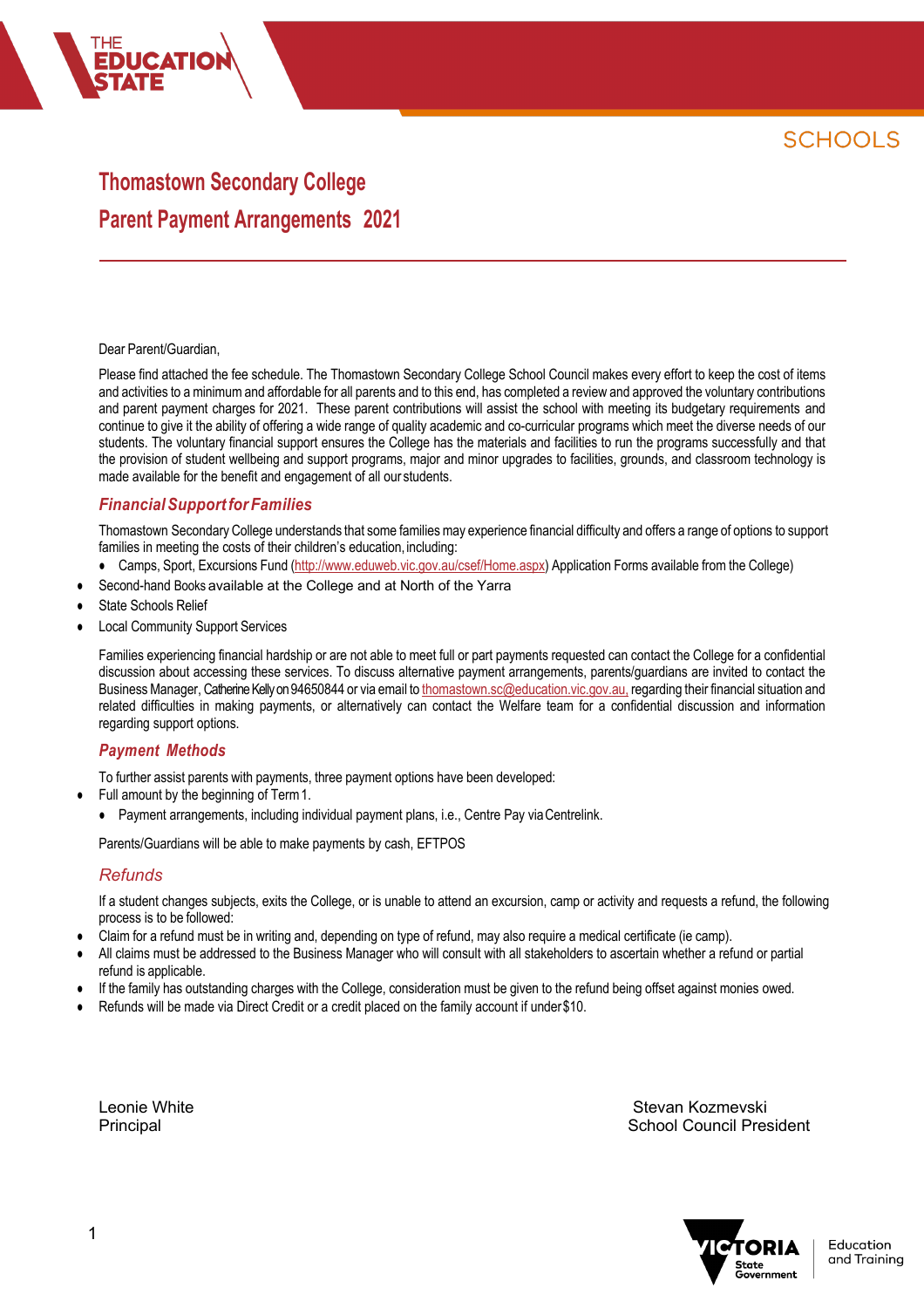Please find the itemised list of Essential Student Learning Items and Optional Items for your child. *Thomastown Secondary College* also continues to welcome your voluntary contributions for *2021.*

Please complete this form and return to the school so the school can prepare accordingly.

### **Essential Student Learning Items**

**CATIO** 

Below is a list of items and activities which are essential for your child to learn the standard curriculum. You may choose to purchase these items through the school or provide your own. Please indicate which items you would like to purchase through the school on the table below:

| <b>Essential Student Learning Items</b>                                                        | <b>Amount</b>      |                     |               |               |
|------------------------------------------------------------------------------------------------|--------------------|---------------------|---------------|---------------|
|                                                                                                | <b>YRS.7&amp;8</b> | <b>YRS.9&amp;10</b> | <b>YRS.11</b> | <b>YRS.12</b> |
| Art (specialist paper, paint, pastel, ink, charcoal, clay)                                     | 15                 | 15                  |               |               |
| Athletics Carnival (2 days - buses, entrance fees)                                             | 20                 | 20                  | 20            | 20            |
| Edrolo (VCE ** on-line study program for curriculum<br>delivery)                               |                    |                     | 100           | 100           |
| Food studies (cooking ingredients)                                                             | 45                 | 45                  |               |               |
| Health/PE/Humanities (Workbook in lieu of textbook)                                            | 20                 | 20                  |               |               |
| Humanities (Y7&8 paper, paint, wood, wire, plaster;<br>Workbook to supplement textbook)        | 25                 | 25                  |               |               |
|                                                                                                |                    |                     |               |               |
| Mathematics (Workbook to supplement textbook)                                                  | 10                 | 10                  |               |               |
| Science (food items; plasticine, boards; Y9 poster paper;<br>Y10 3D construction and printing) | 10                 | 10                  |               |               |
| <b>School Diary</b>                                                                            | 15                 | 15                  | 15            | 15            |
| Student ID card                                                                                | 15                 | 15                  | 15            | 15            |
| <b>TOTAL</b>                                                                                   |                    |                     |               |               |

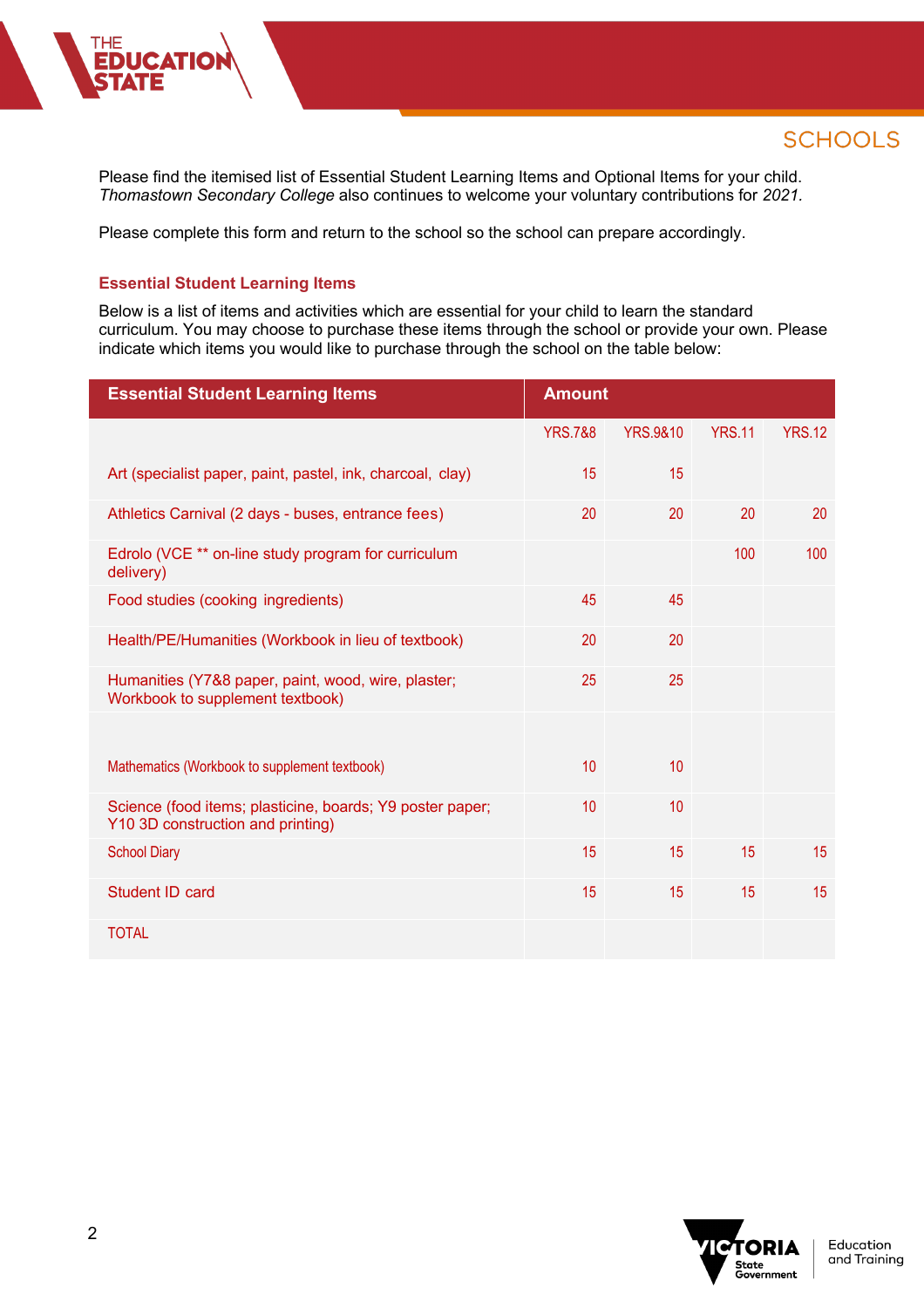# VCE SUBJECT REQUIREMENTS

### Optional Items

**FEDUCATION<br>STATE** 

Thomastown Secondary College offers a range of optional items, activities and services that are additional to, or support instruction to the delivery of the standard curriculum. These items and activities are designed to broaden the school experience for students. This schedule is not exhaustive as there may be camps, excursions and activities offered throughout the year

| <b>Optional Items</b>                                              | Option<br>al | <b>Optional Items</b>                                                  | Amount |
|--------------------------------------------------------------------|--------------|------------------------------------------------------------------------|--------|
| Biology - workbooks in lieu of further textbook                    | 30.00        | Studio Art – e.g., paint, inks, pastels, watercolors,<br>quality paper | 60.00  |
| Business Management - workbooks in lieu of further<br>textbook     | 20.00        | Media - equipment hire                                                 | 60.00  |
| Chemistry - workbooks in lieu of further textbook                  | 30.00        | Physical Education - course workbooks                                  | 25.00  |
| English - workbooks in lieu of further textbook                    | 40.00        | Physics - workbooks in lieu of furthertextbook                         | 30.00  |
| English as an Additional Language – in lieu of further<br>textbook | 40.00        | Psychology - workbooks in lieu of further textbook                     | 20.00  |
| Food Studies - student-based recipesingredients                    | 90.00        | Visual Communication & Design – $e.g.$<br>cartridge/tracing paper      | 60.00  |
| Health & Human Development - Course workbook                       | 25.00        | <b>VCE Course Book</b>                                                 | 10.00  |
| Information Technology Applied Computing - online<br>resources     | 35.00        |                                                                        |        |
| Languages Arabic- workbooks in lieu of further textbook            | 30.00        |                                                                        |        |

#### **YEAR 12**

| <b>Optional Items</b>                                              | Amount | <b>Optional Items</b>                                                  | Amou<br>nt |
|--------------------------------------------------------------------|--------|------------------------------------------------------------------------|------------|
| Biology - workbooks in lieu of further textbook                    | 30.00  | Studio Art - e.g., paint, inks, pastels,<br>watercolors, quality paper | 50.00      |
| Business Management - workbooks in lieu of further<br>textbook     | 20.00  | Media - equipment hire                                                 | 50.00      |
| Chemistry - workbooks in lieu of further textbook                  | 30.00  | Physical Education - course workbooks                                  | 25.00      |
| English - workbooks in lieu of further textbook                    | 40.00  | Physics - workbooks in lieu of further textbook                        | 30.00      |
| English as an Additional Language - in lieu of<br>further textbook | 40.00  | Psychology - workbooks in lieu of further<br>textbook                  | 20.00      |
| Food Studies - student-based recipes ingredients                   | 90.00  | Visual Communication & Design -<br>cartridge/tracing                   | 50.00      |
| Health & Human Development - Course workbook                       | 25.00  | <b>VCE Course Book</b>                                                 | 10.00      |
| Information Technology Applied Computing -<br>online resources     | 35.00  |                                                                        |            |